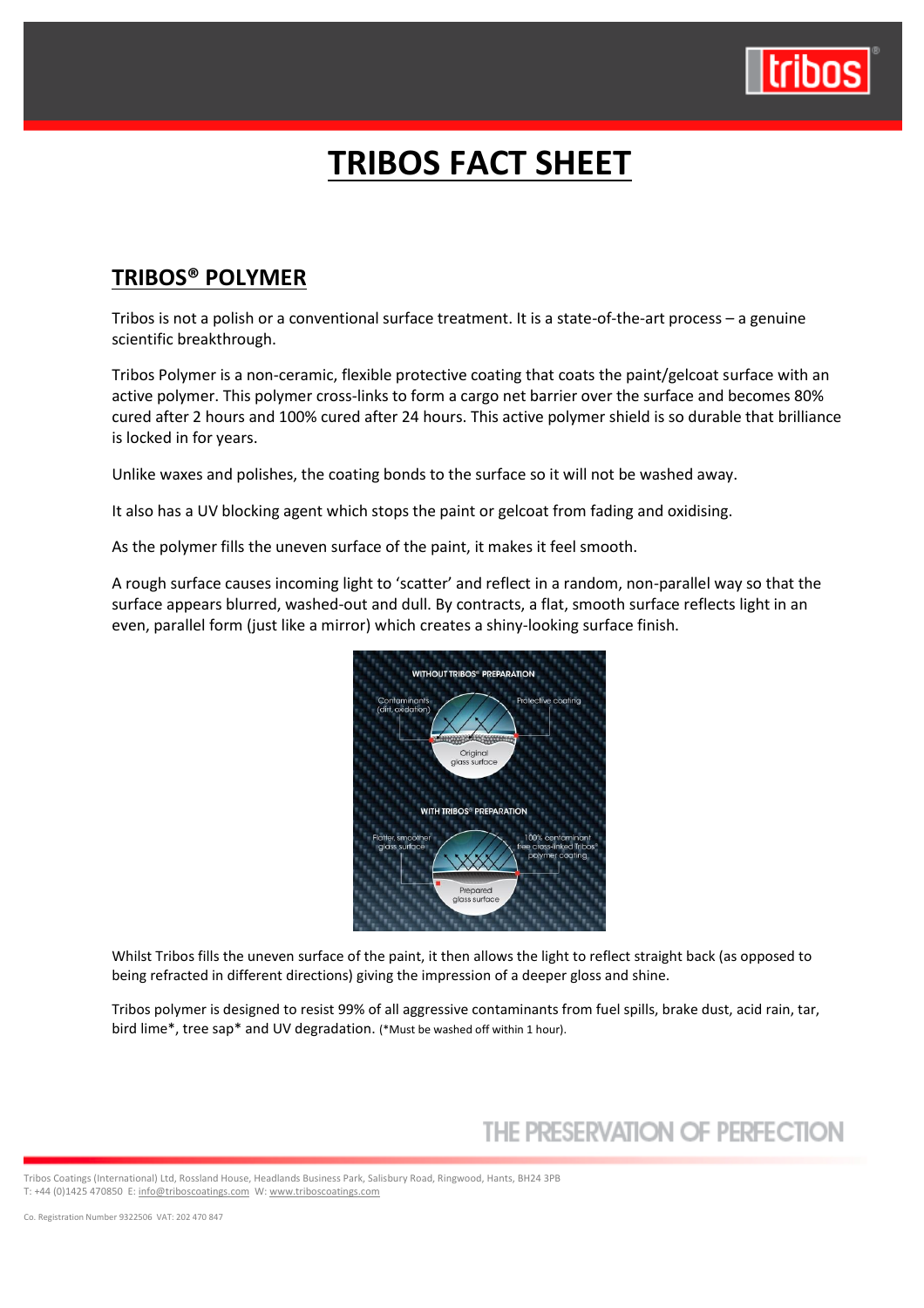

#### *UV RESISTANCE*

Tribos Polymer is highly advanced in the defense from UV light and solar radiation. Using one of the strongest chemical backbones available, along with high quality UV reflective ingredients, means that the UV radiation is absorbed and re-emitted as harmless heat. The polymer layer forms a chemical bond to the surface ensuring genuine longevity.

The dual features of water repellency and UV protection in Tribos Polymer, allow the finish to remain glossy for significantly longer periods of time than has ever been possible before, whilst also preventing fading, 'chalking' and general degradation usually caused by UV light.

#### *APPLICATION*

As with all paint protection products, application is everything. We at Tribos have paid as much attention to developing the vital preparation and application techniques as we have to the formulation itself.

In most instances the Tribos polymer application is a two-stage process on new or undamaged surfaces. In the event of serious preparation work being required, this may become a three-stage process.

The application of our Tribos zero swirl product, similar to those used for polishing precious metals, is assisted by our purpose-manufactured orbital polishers. The result being an ultra-smooth, clean surface required prior to the application of the Tribos polymer.



For more information and to find your nearest stockist, please contact us:-

[info@triboscoatings.com](mailto:info@triboscoatings.com) / +44 (0)1425 470850 / [www.triboscoatings.com](http://www.triboscoatings.com/)

### THE PRESERVATION OF PERFECTION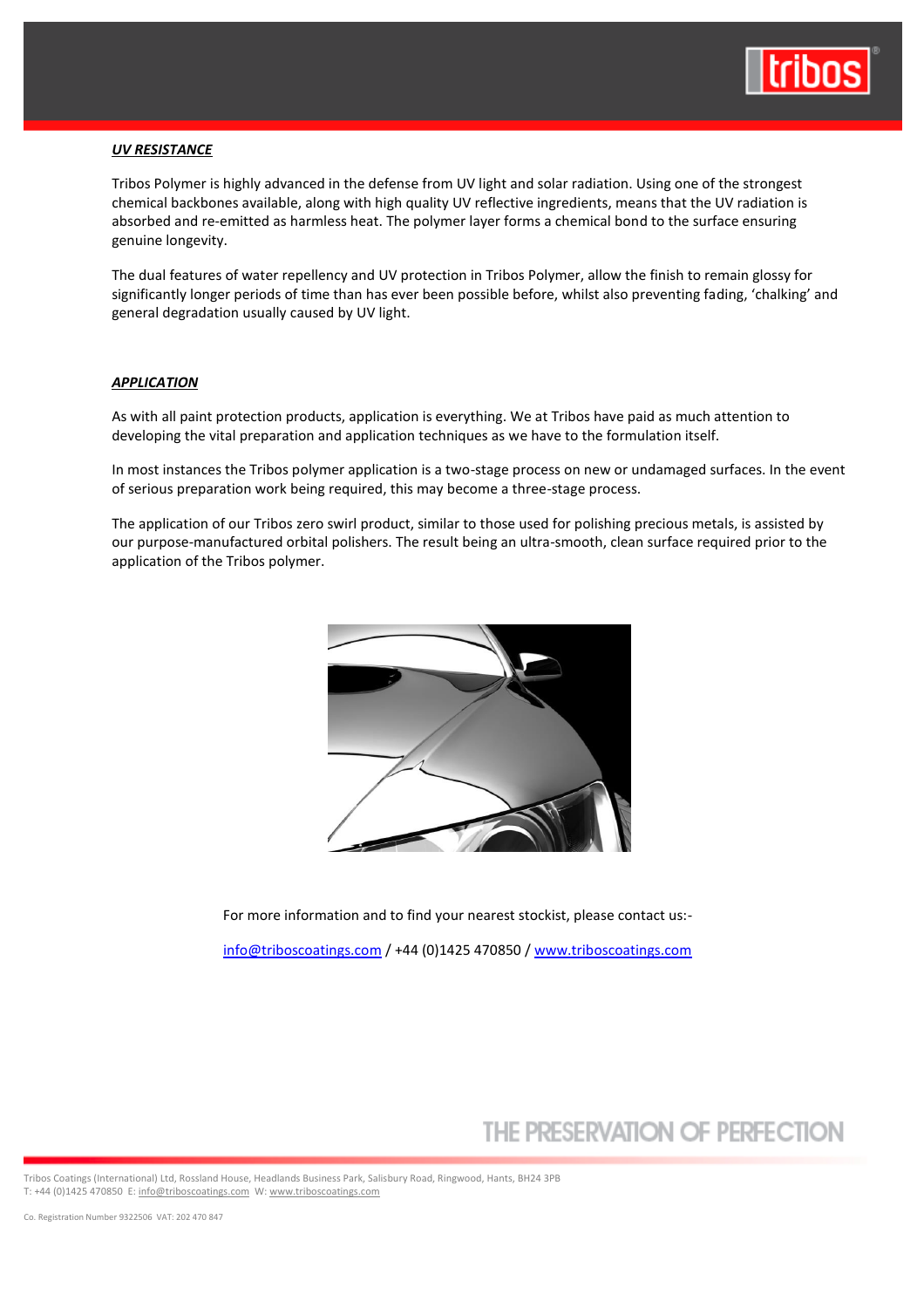

### **TRIBOS® Aftercare Guide and Warranty Information for Car Paint**

Once our professional application team have applied the polymer coating , the aftercare process is easy.

#### **First 24 Hours**

This is the curing period, and where possible we recommend that the treated surface is not touched or disturbed so as to allow the chemical bonding to take place. The bonding begins to happen immediately and is 90% complete after 4-6 hours. However, if possible during the first 24 hours:- Do not touch the treated surface Keep the vehicle dry

#### **Next 3 Years**

Wash your vehicle regularly with TRIBOS® Shampoo or an equivalent LOW ALKALINE shampoo and a clean sponge. Allow to air dry or use a clean chamois to remove any watermarks.

#### **Important Tips and Advice**

Bird liming, tree sap and insect remains are corrosive and should be washed off immediately using a clean sponge and Tribos Shampoo. Failure to do so may result in not only damage/removal of the polymer, but also damage to paintwork and may also invalidate your Tribos warranty.

Industrial fallout and traffic film should be removed regularly as part of your routine wash. If there are more persistent deposits which are proving difficult to shift, please contact us for advice.

#### **Cleaning Bodywork**

When washing your vehicle, please note that all brushes will cause hazing and scratches, this will remove the polymer coating and also damage the paintwork. For a professional clean, we recommend the use of Tribos Shampoo and a clean sponge in good condition or an equivalent low alkaline shampoo. To dry the vehicle, either let it 'air dry' naturally or use a clean chamois.

#### **Automatic Car Washes**

We do not recommend the use of automatic car washes. This type of car wash is proven to damage paintwork, and the use of this kind of wash system will invalidate any warranty given by Tribos Coatings (International) Ltd. Hand-held jet-wash systems are acceptable.

# THE PRESERVATION OF PERFECTION